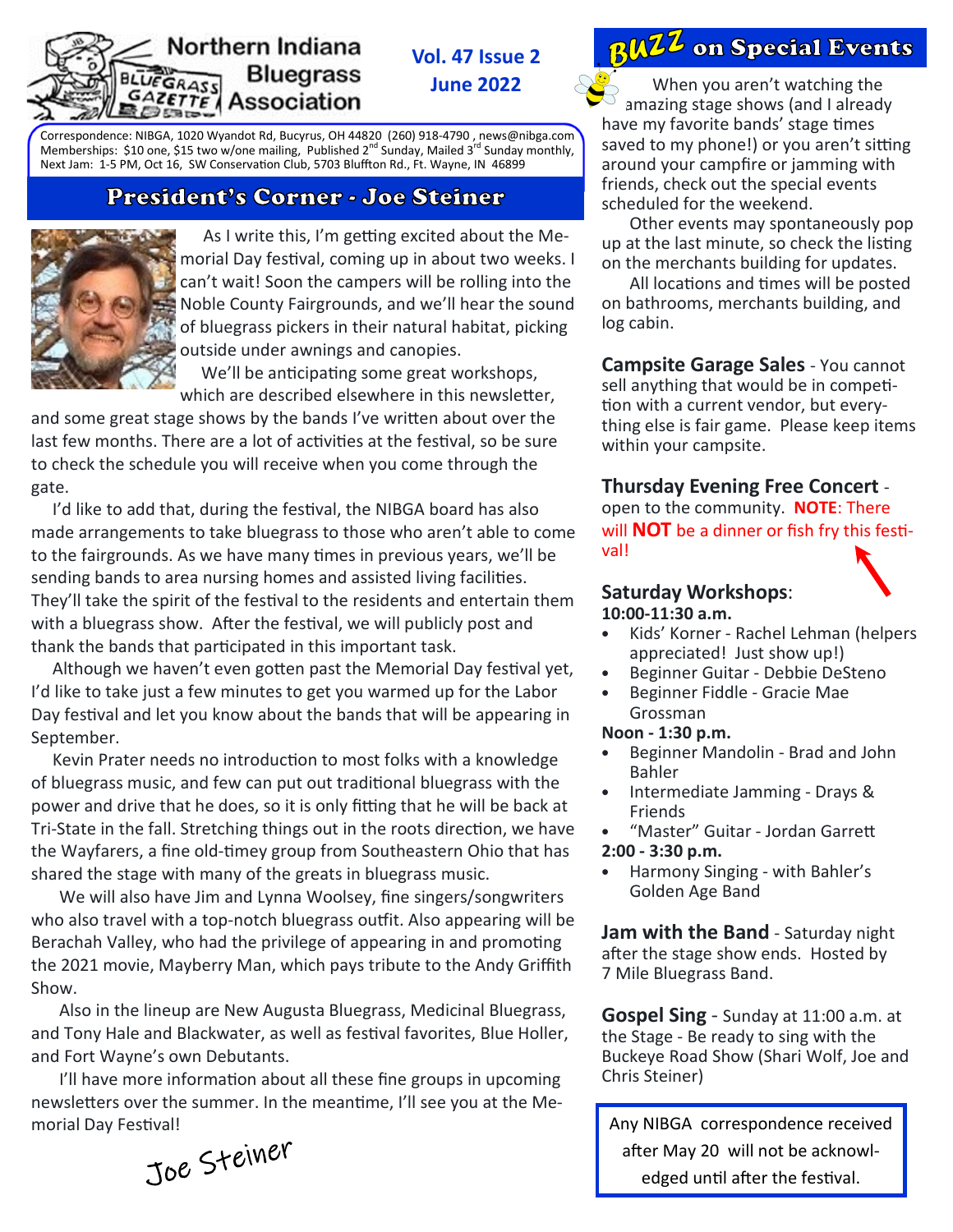## **Upcoming Events**

#### **INDIANA**

- **1 st Thurs** Wakarusa Bluegrass Jamboree, 574-862-2200 6:30-9p Free Jam location change: Baugo Church of the Brethren, 64051 C.R. 1, Wakarusa, **IN** 46573 6:30-9p
- **2 nd** & **4 th** Thurs. Emery Lee Building, Beulah Park Jam, 400 E. 4th St., Alexandria, **IN** 46001 6-9p
- **3 rd Fri** Winamac Bluegrass Jam, American Legion, 110 Franklin St., Winamac, **IN** 46996 Tom 574-205-2274 7-10p
- **3 rd Sun** Indiana Friends of Bluegrass, Concord Community Center, (southside of Indy) 1310 S. Meridian St. Indianapolis, **IN** 46225 indianafriendsofbluegrass@ yahoo.com
- **Last Fri** Boardwalk Jam, Ben's Pretzels, 100 Berkshire Dr, Shipshewana, **IN** 46565-8757 6:30p year around
- **Every Sat.** 6090 S. Oakwood St., N Judson, **IN** 46366 219-878-3123 5:30p CDST 5:30P except during Kendallville Festival
- **06/01-04** David Davis, Becky Buller, The Dillards, Henhouse Prowlers, many more, see web for listing; John Hartford Fest, Lawrence County Park, 99 Moore Ln, Springville, **IN** 47462
- **06/02-06/04** Hogslop String Band, Veronica Lewis, The Kody Norris, many more; Bean Jamboree, Bill Monroe Park, 5163 IN135, Morgantown, **IN** 46160
- **06/03-04** Michael Cleveland & Flamekeeper, The Caleb Daugherty Band, Alcohol & Old Lace, My Old Man's Band, Comet Bluegrass Allstars, Blue Moon, Friends of the Valley, Cottonpatch, The Bushwhacker's, Whiskey Bent Valley Boys, Moonshine Drive; Happy Valley Bluegrass Park, 5104 Schwegman Rd, Batesville, **IN** 47006 (765) 647-2298
- **06/04** Backwoods Bluegrass Band; Ole Show Barn, 8272 W Co Rd 25 S, French Lick, **IN** 47432 11-1P
- **06/10-18** Rhonda Vincent, Terry Baucom, The Cleverlys, The Po' Ramblin' Boys, IIIrd Tyme Out, many more; Bill Monroe BGF, Bill Mon-

roe Park, 5163 IN135, Morgantown, **IN** 46160

- **06/18** Steve Bonafel & One Iota; Metamora Opry Barn, 19189 Pennington Rd, Metamora, **IN** 47030 MetamoraMusic @gmail.com
- **06/24-26** Dan Gellert, Ruby John, Kountry Kernals, Kathleen Keane, Birch Creek, Mark Lyons; 50th Annual Indiana Fiddlers' Gathering, Tippecanoe Battlefield Park, Battle Ground, **IN** 47920 765-588-1376 all day wknd \$50

#### **MICHIGAN**

- **every Weds.** jam with Ron Hammon, Moose, 4043 Howe Rd, Grand Blanc, **MI** 48439 6:30-9p Ron - 810-309-0032
- **every Sun.** Bob's Barn Jamborees, 1417 Johnson St., Lake Odes sa, **MI** 48849 616-374-8205 3-4p show, 4:30-7p jam bobwarner40@gmail.com
- **1 st Sat** Manton Jamboree, Ranger room, Manton HS, 105 5th St, Manton, **MI** 6-9p lwestbrook17@hotmail.com
- **1 st** and **3 rd Tues** Presbyterian Village 32001 Cherry Hill Road Westland, **MI** 48135 7-9:30p Wendy Hause, 313-617-4864, whause@frontier.com
- **2 nd Sat** Maumee Street Music Jam, First Presbyterian Church, 156 E. Maumee, Adrian, **MI** 49221 6p, use east side door, snack bar, Mullins 517-607-8085 Church 517-265-2168
- **3 rd Tues** Presbyterian Village 32001 Cherry Hill Road Westland, **MI** 7p 313-617-4864
- **3 rd Sat** West MI Bluegrass, Aiden's Place, 42 E Lake St, Sand Lake, **MI** 49343 616-419-6713 1p
- **3 rd Sat** Michigan Bluegrass Assoc., Armstrong Middle School, 6161 Hopkins Dr., Flint, **MI** 48506 6p 810 736-5332
- **3 rd Sun** Woldumar Nature Center, 5739 Old Lansing Rd., Lansing, **MI** 48917 2-5p \$5 donation 517-505-2809
- **06/02** The Steel Wheels; Ark, 316 S Main St, Ann Arbor, **MI** 48104 734-761-1800 8 pm \$25
- **06/03** The Steel Wheels; Less Cancer Bike Ride Kick Off, Mt Holiday, 3100 Holiday Rd, Traverse City, **MI** 49686 7:30p donations
- **06/04** The Steel Wheels; Crooked Tree Arts Center, 461 E Mitchell St, Petoskey, **MI** 49770 8p \$25
- **06/23-25** Sideline, The Kody Norris Show, Harbourtown Bluegrass, Bridge, Authentic Unlimited, Volume Five, Amanda Cook Band, Po' Ramblin' Boys, The Cleverlys, Special Consensus, Schlitz Creek, Kevin Prater Band; Charlotte Bluegrass Festival, Fairgrounds, 1025 Cochran Ave, Charlotte, MI 48813 adv. \$80 gate \$90 camping \$18/night 269-832-5519
- **06/25** Calabogie Road; Trail Point Brewhouse, 6035 Lake Michigan Dr, Allendale, **MI** 49401 7-10p

#### **OHIO**

- **Every Tues** FOMC jam, 1196 Ross Millville Rd, Millville, **OH** 45013 7-9p 419-568-1220
- **Weds.** 06/01, 08, 22, 29 *(no 15)* Appalachian Grass; Vinoklet Winery, 11069 Colerain Ave, Cincinna8, **OH** 45252 513-832-1422 free, food available 6:30-8:30p
- **Every Thurs** Open Bluegrass Jam; Bluegrass Picking Circle, Rambling House, 310 N Hudson St, Columbus **OH** 43202 614-468-3217 6-8p free, acoustic, no mics
- **4 th Fri** Appalachian Grass; Vinoklet Winery, 11069 Colerain Ave, Cincinna8, **OH** 45252 513-832-1422 free, food available 7-9p
- **Every Sat.** Dry Creek Cafe, 201 Columbus Rd, Mt Vernon, **OH** 43050 8-10p free, food available 740-830-6083
- **06/01** The Mighty Troubadours AND
- **06/02** Sideline; both at Natalie's Coal Fired Pizza, 5601 N. High St, Worthington, **OH** 43085 9:30p 614-436-COAL 8 pm
- **06/04** Slate Ridge; KOA Campground, 8644 Porter Central Rd, Sunbury, **OH** 43074 6-8 pm. Free Event
- **06/04** Vernon McIntyre's Appalachian Grass (2p) several groups & styles; Sawyer Point Summer Concert, 705 E. Pete Rose Way,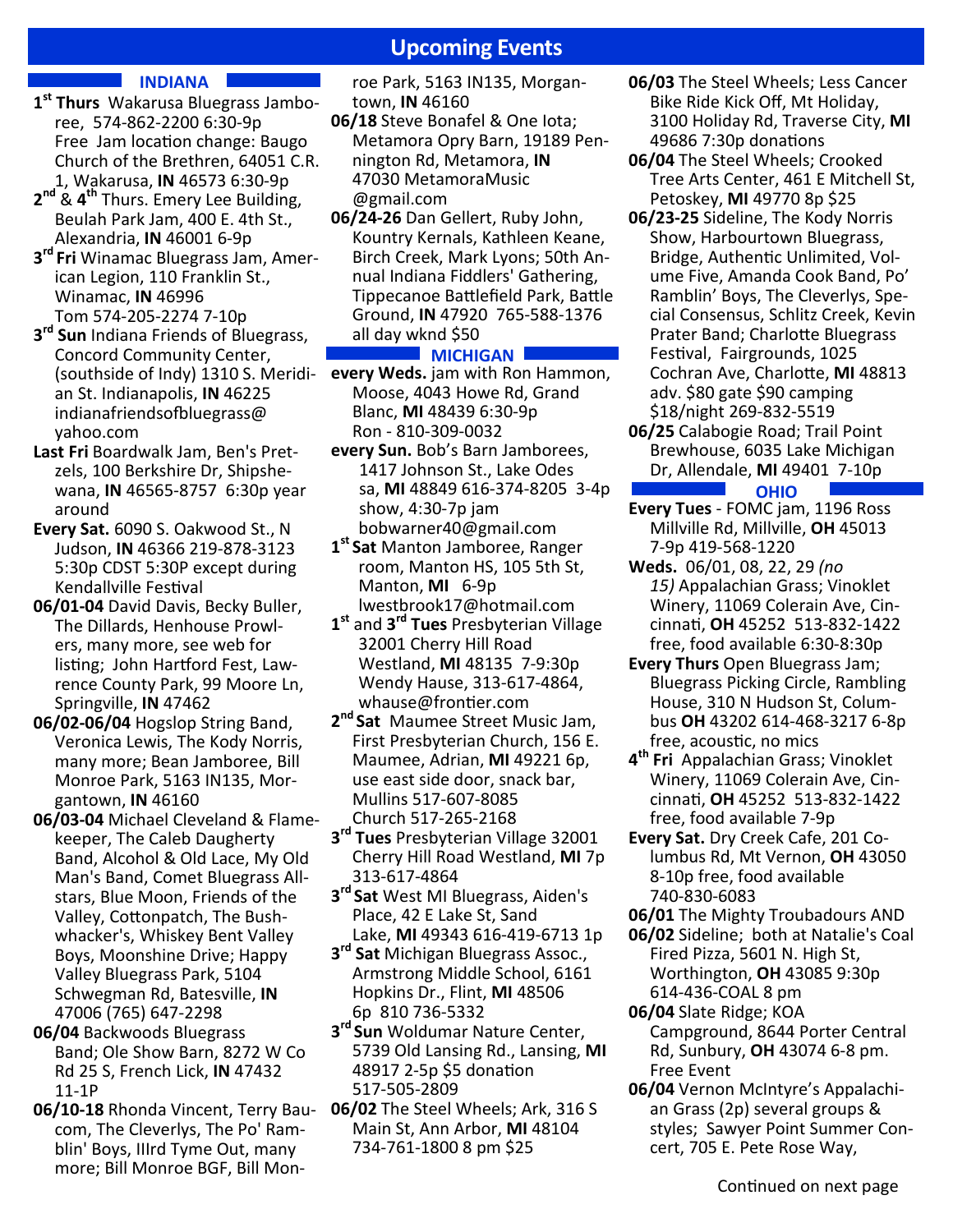## **2022 Patron T-Shirts!**



coming a **2022 Patron**. For a \$100 donation, you will receive a family membership for the 2022 year (which entitles you to discounted tickets for the festival and newsletters through April 2023), a special edition 2022 Patron T-Shirt, and your name listed on all donor publications and announcements. You can sign up to be a Patron on the regular renewal form published below.

 **As a "Thank you" to the renewing Patrons from 2021, they will receive their 2nd t-shirt free when they renew.** Patrons help keep NIBGA afloat and guarantee the survival of bluegrass in the tri-state area for the future. Thank you for your support!!

 These are the two colors available. I hope to have them in time for the Spring Festival. If you don't attend, we will mail them to you… just let me know.

*Just a reminder that there will NOT be any club meetings or jams during the festival/ summer months. Our next jam and*  meeting will be October 16! Enjoy the sum*mer* 

. <u>. . . . . . . .</u> .

## **Events, continued**

 Cincina8, **OH** 45202 (513) 357-2604 free concert

- **06/10-11** Joe Mullins & The Radio Ramblers, Coal Cave Hollow Boys; Black Diamond Arts Festival, Hocking College 3301 Hocking Pkwy, Nelsonville, **OH** 45764
- **06/10** Vernon McIntyre's Appalachian Grass; Colerain Park, 4725 Springdale Rd., Cincinna8, **OH** 45251 7-9p

**06/11** Finish line Bluegrass, New Sound, Three Rivers Bluegrass, Kentucky Just Us; Bluegrass & BBQ, Pilgrim Hills Mentoring, 33833 Township Highway 20, Gann **OH** 43006 234-301-7399 10:30-8:30p donation **06/11** Vernon McIntyre's Appalachian Grass;

Ottawa Metro Park, 2632 Ada Road, Lima, **OH** 45801 7-8p Free **06/15** Vernon McIntyre's Appalachian Grass; Voice of America Park, 785 Voice of America Park Dr, West Chester,

**OH** 45069 7p **06/18** Slate Ridge KOA Campground, 8644 Porter Central Rd, Sunbury, **OH** 43074 6-8p Free

- **06/23** Joe Mullins & The Radio Ramblers; Summer Arts Festival, Veterans Park, 250 Cliff Park Rd., Springfield, **OH** 455 04 8p Free.
- **06/23** The Po' Ramblin' Boys; River Dog, 13818 Gore Orphanage Rd, Wakeman, **OH** 44889 7:30p \$25 7:30p
- **06/24** Kevin Prater Band; Nickle Valley Resort, 33900 TR 68, Frazeysburg, OH 43822 7p
- **06/24-25** The Hamiltons, Tony Hale & Blackwater, Larry Sparks, Mora & The Boys, Low Down Revival, Muncy Hixon & Davis; J&M Bluegrass Festival, 6129 Reed Rd. Ansonia, **OH** 45303 \$40
- **06/26** Kevin Prater Band; Christ Church, 15598 McClelland Rd, Fredericktown, **OH** 43019 10:30a

Contractor

 **NIBGA 2022-2023 Membership Form a 501(c)(3) Non-Profit www.BluegrassUSA.net** 

 $\bullet$  Due by May 1, 2022\*  $\bullet$  NIBGA - 5255 E. 5000 N Rd, Bourbonnais, IL 60914  $\bullet$  ph: 260-918-4790  $\bullet$  email: DF22@nibga.com \* Memberships expire April 30, 2023

|                                                                                 |  |                                                                                                                                                                                                                                |  | State: _________                                               |  | Zip: _______________ |  |
|---------------------------------------------------------------------------------|--|--------------------------------------------------------------------------------------------------------------------------------------------------------------------------------------------------------------------------------|--|----------------------------------------------------------------|--|----------------------|--|
|                                                                                 |  | Phone: ( ) and the e-Mail: the e-Mail: the e-Mail: the e-Mail: the e-Mail: the e-Mail: the e-Mail: the e-Mail: the e-Mail: the e-Mail: the e-Mail: the e-Mail: the e-Mail: the e-Mail: the e-Mail: the e-Mail: the e-Mail: the |  |                                                                |  |                      |  |
|                                                                                 |  | Yes: e-Mail mine: No, snail mail it Canada: snail mail (1 or 2) \$15, e-Mailed(1) \$10/(2) \$15                                                                                                                                |  |                                                                |  |                      |  |
|                                                                                 |  |                                                                                                                                                                                                                                |  | New: Renewal: \$10 Single: \$5 ea addl same address 16 & older |  |                      |  |
|                                                                                 |  | <b>OR TO BE A PATRON</b> (includes dues and one T-shirt)                                                                                                                                                                       |  |                                                                |  |                      |  |
| I want to be a 2022 Patron and support the club:                                |  |                                                                                                                                                                                                                                |  | \$100 T-Shirt Size? S M L XL XXL                               |  |                      |  |
| Additional 2022 Patron T-shirt:                                                 |  |                                                                                                                                                                                                                                |  | \$20 T-Shirt Size? S M L XL XXL                                |  |                      |  |
| <b>OR</b> For renewing 2021 Patrons - T-shirt : FREE T-Shirt Size? S M L XL XXL |  |                                                                                                                                                                                                                                |  |                                                                |  |                      |  |